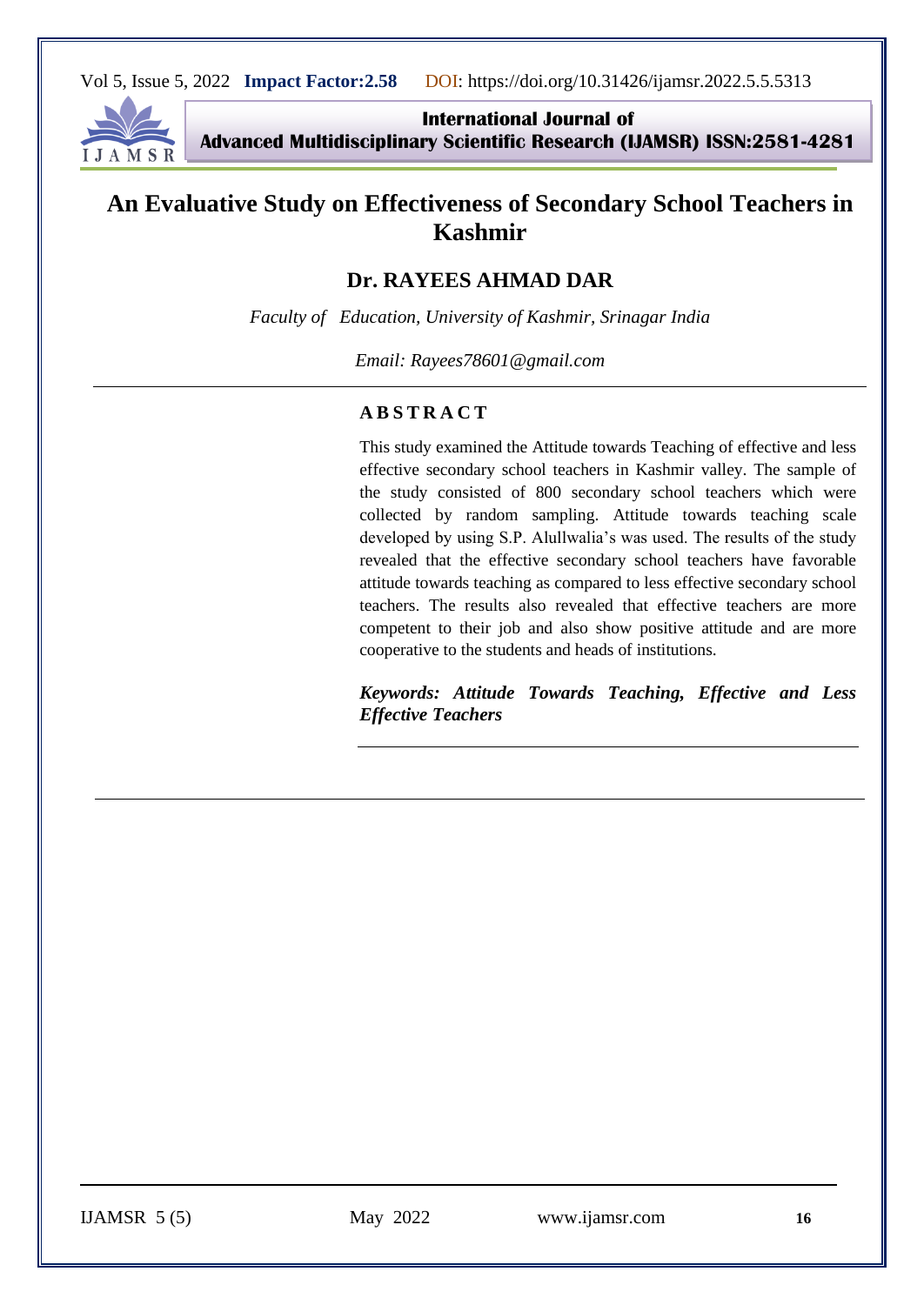

**International Journal of Advanced Multidisciplinary Scientific Research (IJAMSR) ISSN:2581-4281**

### **INTRODUCTION**

Education in the largest sense is an act or an experience that has a formative effect on the mind, character or physical ability of an individual. In its technical sense, education is the process by which society deliberately transmits its accumulated knowledge, skills and values from one generation to another of society. Education in real sense is to humanize humanity and to make life progressive cultured and civilized. It is very important for the progress of the individual and society. It is through education that man develops his thinking and reasoning, problem solving and creativity, intelligence and aptitude, positive sentiments and skills, good values and attitudes. Education is a dialogue between the past, present and the future, so that the coming generations receive the accumulated lessons of the heritage and carry it forward (UNESCO, 1998).

Attitude means the individual's prevailing tendency to respond favorably or unfavorably to an object person or group of people, institutions or events. Attitude can be positive (values) or negative (prejudice). Attitude has been defined in many different ways over the years. Attitude of the teacher has an impact on the behavior of the student in the class room as well. The teacher spends most of the school day in the close association with his students and as a result of this; his basic attitudes and actions, his tastes and mannerism have great influence on the students. The teachers create the emotional climate in the class room just by being friendly calm or nervous. This directly affects the children because children learn attitudes and behavior mostly by example. The effectiveness of education depends upon quality of teachers working in an institution. The quality of teachers in turn depends upon the quality of training received by them in different training institutions. The teacher spends most of the school day in close associations with his students and as a result of this, his basic attitudes and actions, his tastes and mannerism have great influence on the students, the teacher creates the emotional climate in the class room just by being friendly, calm and nervous. This directly affects the children because children learn attitudes and behavior mostly by examples, emotion, tension, for example, is contagious; a teacher who is fear full and generally hostile can induce fear, worry, and insecurity in his students. The effectiveness of teacher mainly depends upon the character, ability and his attitude towards his profession teaching. It is true that the attitude of a person towards his profession plays an important role in achieving desirable success. Attitude of a person depends upon his emotions and feelings. Renu and Nand, (1999) conducted a study on the attitude of effective teachers towards teaching profession. The main findings of her study were the effective teachers possess better teaching skills than less effective teachers. Their academic scores are high. They are more cooperative with students (Panday, R and Tripathy, 2006) conducted a study on the attitude of efficient school teachers. The findings indicate that there are good results of education by effective teachers. They have direct influence on the personality of students. The effectiveness of education depends upon quality teachers working in institutions. The quality of teachers in turn depends upon the quality of training received by them in different training institutions. As we know that qualitative and quantitative improvements of elementary and secondary

IJAMSR 5 (5) May 2022 [www.ijamsr.com](http://www.ijamsr.com/) **17**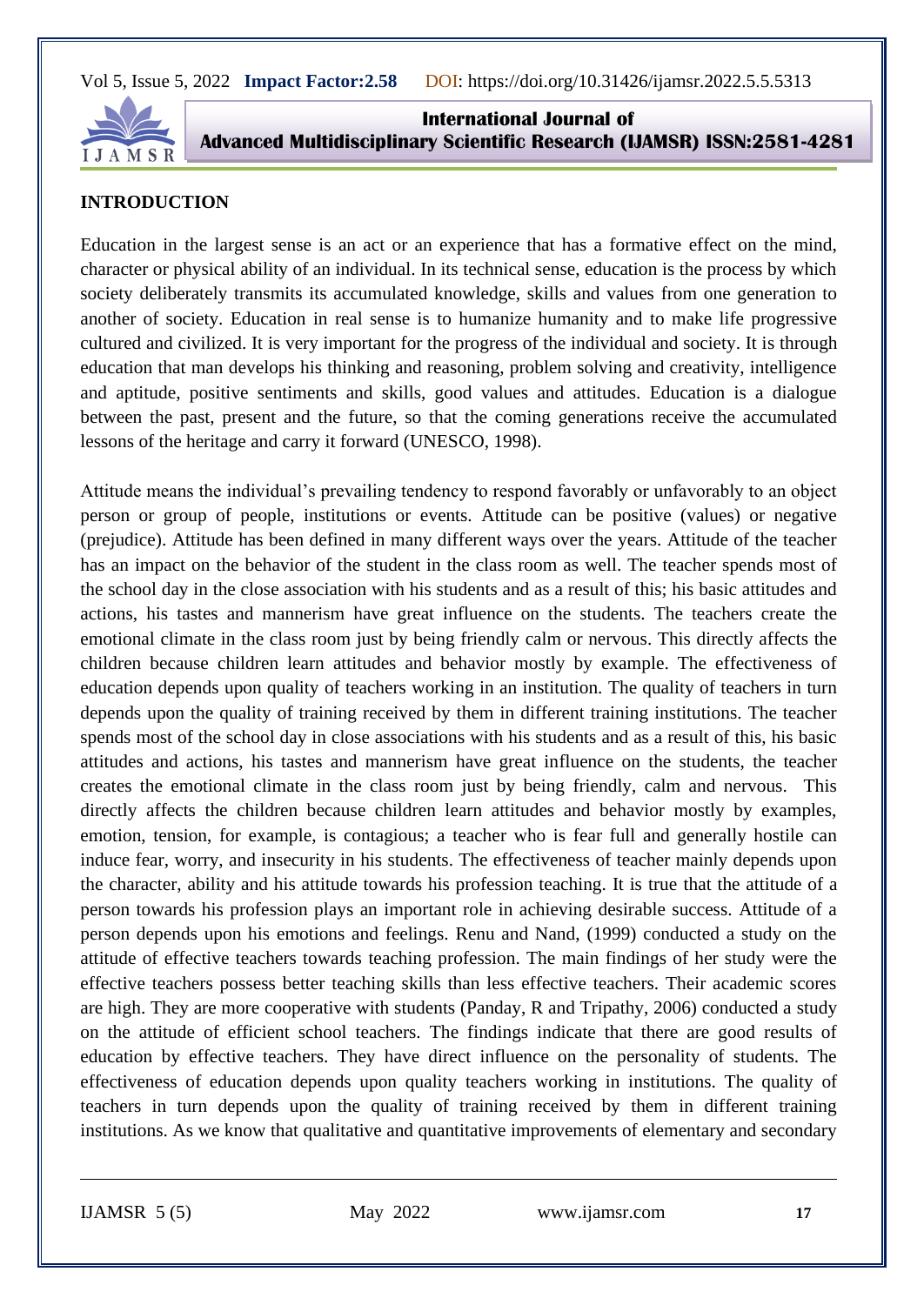

#### **International Journal of**

**Advanced Multidisciplinary Scientific Research (IJAMSR) ISSN:2581-4281**

educations has raised problems of solutions of right type of teachers and enriching program of teacher preparation. Thus, necessities but also to inculcate in them desirable teacher like qualities. We know the teaching profession is one of the most important arts of guiding students through a variety of methodologies selected teaching methods and it should therefore, attract the brightest minds, finest personality and most commitment young people as a profession, it requires people who have right type of attitude for teaching is bound to be a successful teacher in future.

# **OBJECTIVES**

- 1 To study and compare effective and less effective secondary school teachers on various factor of the Attitude towards teaching.
- 2 To study and compare effective and less effective secondary school teachers on Composite score of Attitude towards teaching.
- 3 3.To study the effectiveness of secondary school teachers.

# **HYPOTHESES**

- 1 Effective and less effective secondary school teachers differ significantly on various factor of Attitude towards teaching.
- 2 Effective and less effective secondary school teachers differ significantly on composite score of Attitude towards teaching.

# **SAMPLE**

The present study was conducted on 800 secondary school teachers from Kashmir valley (400 male and 400 female). The sample was taken randomly from various higher secondary schools in Kashmir division. After that the investigator employed the Teacher Effectiveness Scale by Umme Kulsum for identifying the effective and less effective secondary school teachers. The upper 27% of sample as effective and lower 27% of the sample as fewer effective teachers.

# **TOOL USED**

The data was collected with the help of Job Satisfaction Scale developed by S. P. Alullwalia The inventory was admistered to the sample subjects in the respective institutions in order to collect the data.

# **STATISTICAL TREATMENT**

The data was analysed by applying Mean. S.D and 't' test of significance.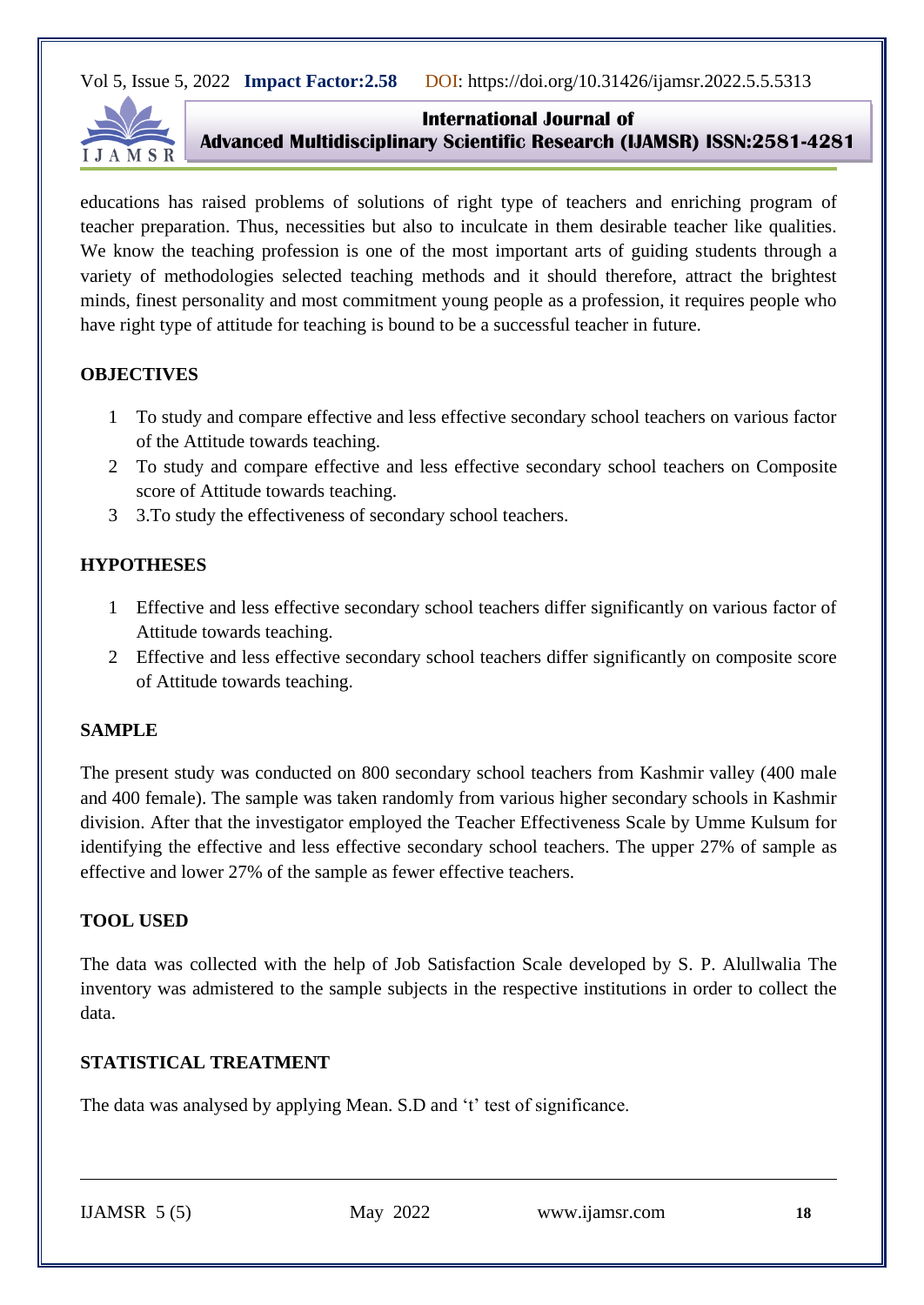

**International Journal of Advanced Multidisciplinary Scientific Research (IJAMSR) ISSN:2581-4281**

### **STATISTICAL ANALYSIS**

| Table 1: Showing the Mean and SD Comparison Between Effective and Less Effective          |
|-------------------------------------------------------------------------------------------|
| <b>Secondary School Teachers on Their Various Dimensions of Attitude Towards Teaching</b> |

| <b>Area/Dimensions</b>                      | Group        | N   | <b>Mean</b> | Std.<br><b>Deviation</b> | t-value | Level of<br><b>Significance</b> |
|---------------------------------------------|--------------|-----|-------------|--------------------------|---------|---------------------------------|
| <b>Teaching Profession</b><br>(TP)          | <b>ESST</b>  | 216 | 33.31       | 6.942                    | 5.159   | Significant at                  |
|                                             | <b>LESST</b> | 216 | 27.96       | 8.223                    |         | 0.01 level                      |
| <b>Classroom Teaching</b><br>(CT)           | <b>ESST</b>  | 216 | 32.87       | 6.404                    | 6.182   | Significant at                  |
|                                             | <b>LESST</b> | 216 | 26.67       | 8.350                    |         | $0.01$ level                    |
| <b>Child Centered</b><br>Practices (CCP)    | <b>ESST</b>  | 216 | 32.78       | 7.218                    | 6.029   | Significant at                  |
|                                             | <b>LESST</b> | 216 | 26.67       | 7.672                    |         | $0.01$ level                    |
| <b>Educational Process</b><br>(EP)          | <b>ESST</b>  | 216 | 33.69       | 6.689                    | 7.016   | Significant at                  |
|                                             | <b>LESST</b> | 216 | 27.06       | 7.189                    |         | $0.01$ level                    |
| Pupils (P)                                  | <b>ESST</b>  | 216 | 34.24       | 6.924                    | 9.101   | Significant at<br>$0.01$ level  |
|                                             | <b>LESST</b> | 216 | 25.79       | 6.726                    |         |                                 |
| Teachers (T)                                | <b>ESST</b>  | 216 | 33.47       | 6.755                    | 5.778   | Significant at<br>$0.01$ level  |
|                                             | <b>LESST</b> | 216 | 26.52       | 10.526                   |         |                                 |
| <b>Overall Attitude</b><br>towards Teaching | <b>ESST</b>  | 216 | 200.36      | 23.331                   | 11.304  | Significant at                  |
|                                             | <b>LESST</b> | 216 | 160.61      | 28.128                   |         | $0.01$ level                    |

*LESST = Less Effective Secondary School Teachers, ETSST = Effective Secondary School Teachers*



**Figure.1: Showing the Mean Comprising of Effective and Less Effective Secondary School Teachers on Attitude Towards Teaching**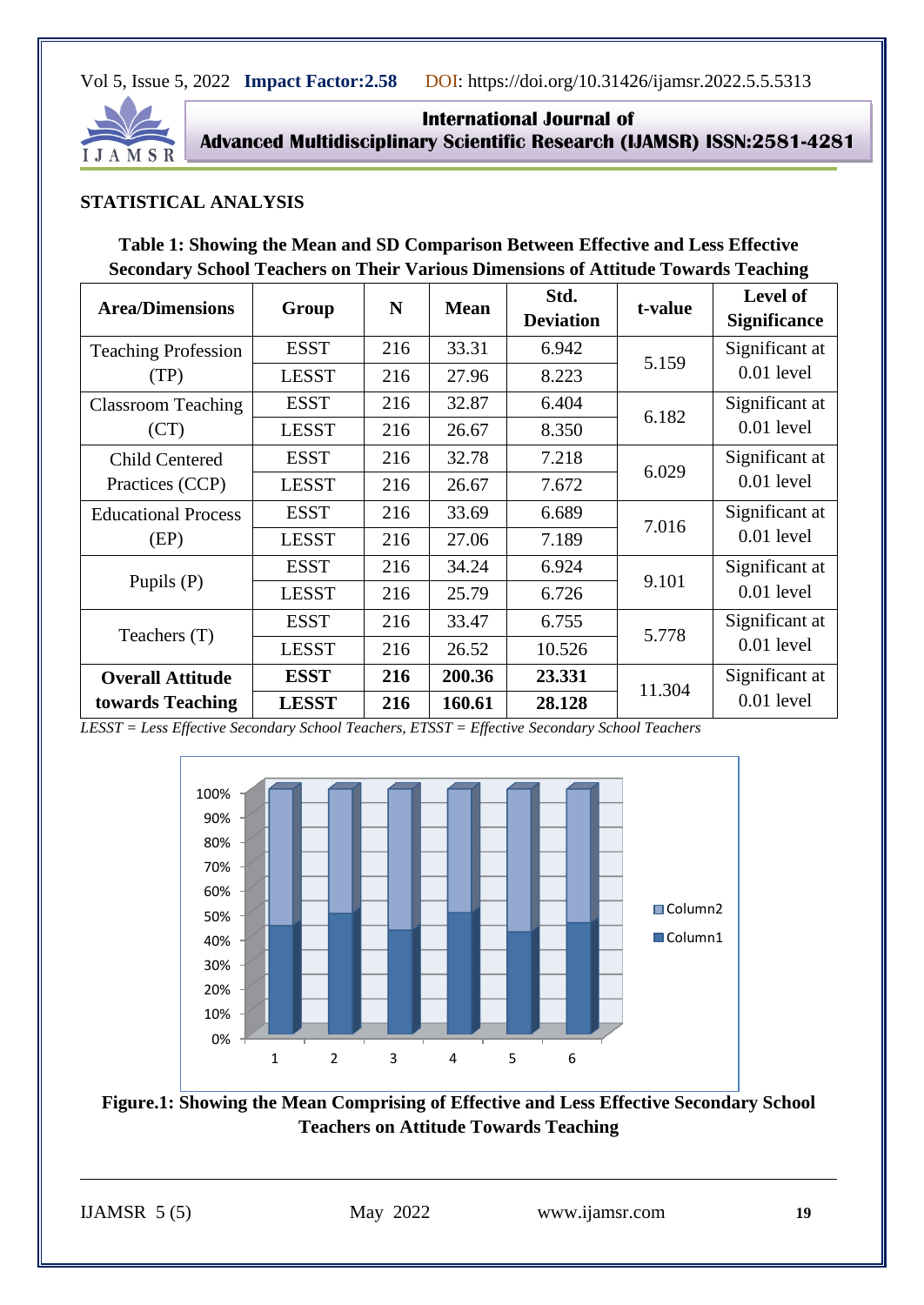

**International Journal of Advanced Multidisciplinary Scientific Research (IJAMSR) ISSN:2581-4281**

#### **DISCUSSION AND INTERPRETATION OF RESULTS**

The perusal of table no 1 shows the significance of mean difference between the effective and less effective secondary school teachers on teaching profession dimension of attitude towards teaching. The mean score of effective secondary school teachers is 33.31 and less effective secondary school teachers are 27.96. The table no 1makes it clear that the obtained 't' value on dimension (teaching profession) is (5.159), which is greater than the table 't' value at 0.01 level. The mean favors effective secondary school teachers. The effective secondary school teachers who have a favorable attitude towards teaching profession - keep the students engaged in teaching learning practice. The effective secondary school teachers develop positive attitude among the students. They always try to motivate the students by desire to learn, rather than by grades or degrees requirements. They prepare the material to be taught in a good manner to the students. The effective secondary school teacher's help in organizing the learned material thus have a good organizing power. The less effective secondary school teachers have unfavorable attitude towards teaching profession don't keep the students engaged in the teaching learning process. They are reported to have a low motivating power for the students. They don't take interest in preparing the materials in advance. They have a less motivating power.

The table no 1 also shows the significance of means difference between the effective and less effective secondary school teachers on class room teaching dimension of attitude towards teaching. The mean of effective secondary school teachers is 32.87 and less effective secondary school teachers are 26.61. On this factor (class room teaching) the obtained 't' value is (6.182) which is greater than the table 't' value at 0.01 level. The mean favors the effective secondary school teachers which imply that the effective secondary school teachers have better class room teaching. The effective secondary school teachers are reported to prepare the material well in advance before they go to class room. They make their class room teaching more effective by giving examples to the students. They always use new techniques and skills in the classroom for new innovations. The effective secondary school teachers who have a good attitude towards class room teaching develop innovative ideas and thinking in the students. They use audio- visual aids in the class room for enhancing the learning process. The less effective secondary school teachers have low attitude towards class room teaching don't prepare the teaching materials in advance. They use fewer examples in the class room for explaining the concept development. They use less audio – visual aids in the class room. They are generally less cooperative in the class room. They have low command on the demonstration skill of teaching. They use fewer skills in the class room. The table no 1 shows the significance of mean difference between effective and less effective secondary school teachers on child centered practice dimension of attitude towards teaching. The mean of effective secondary school teachers is (32.78) and less effective secondary school teachers is (26.67). On this factor (child centered practice) the obtained 't' value is (6.029) which is greater than the table 't' value at 0.01 level. The mean favors the effective secondary school teachers which implies that the effective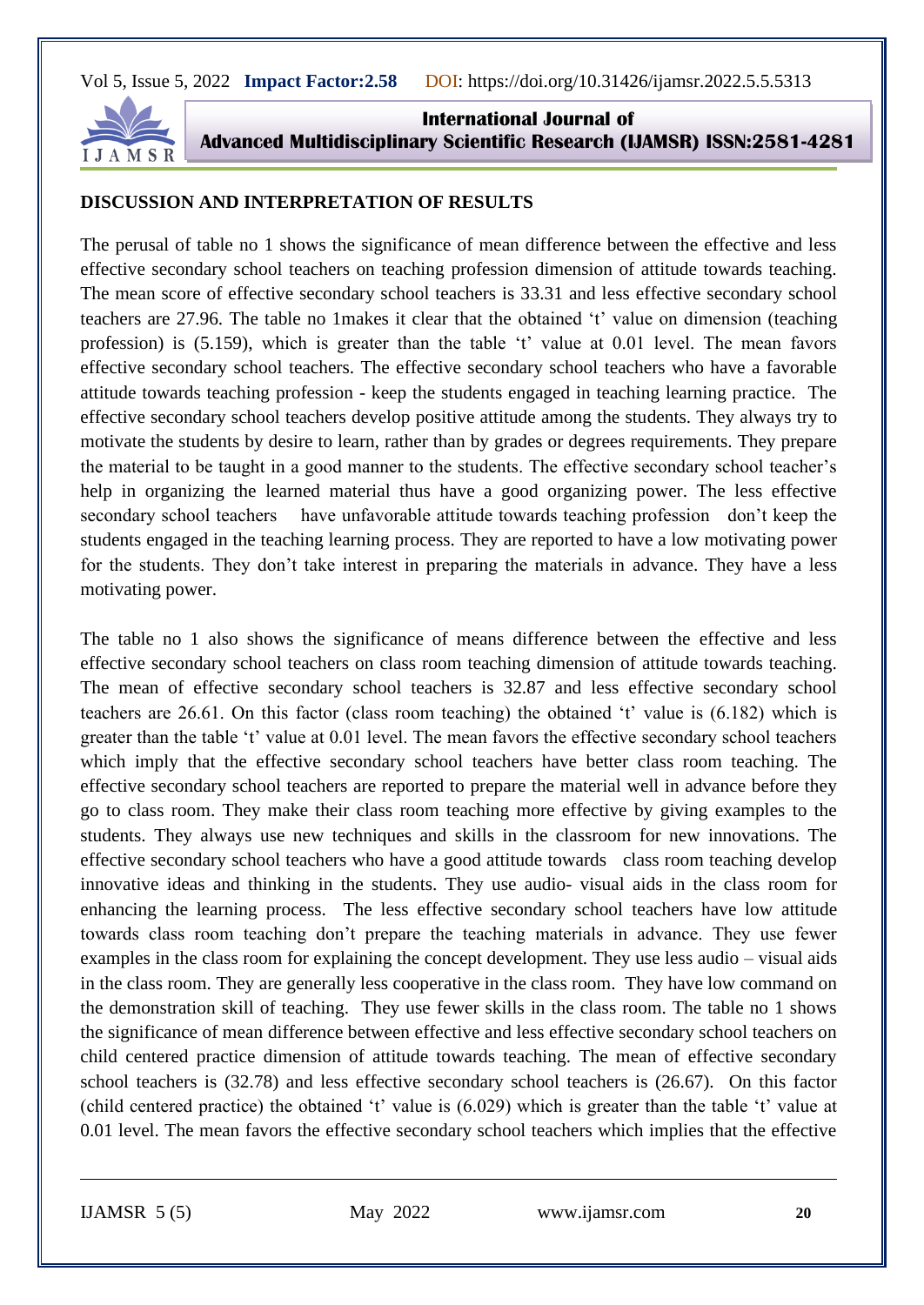

**International Journal of Advanced Multidisciplinary Scientific Research (IJAMSR) ISSN:2581-4281**

secondary school teachers have better child centered practice. The effective secondary school teachers have good attitude towards child centered practice and makes the child as the center of teaching learning process. They give freedom to the child in the class room in order to develop proper attitude among them. They give them time for free discussions and group work. They always try to motivate students to learn more and more. They try to develop the creative and reflective thinking in the students. The less effective secondary school teachers have low attitude towards child centered practice take little bit of interest in the class room teaching. They give little bit freedom to the child in the class room. They don't take part in the group discussion in the class. The table no 1 shows the significance of means difference between the effective and less effective secondary school teachers on educational process dimension of attitude towards teaching. The mean of effective secondary school teachers is (33.69) and less effective secondary school teachers (27.06). On this factor (educational process) the obtained 't 'value is 7.016 which is greater than the table 't' value at 0.01 level. The mean favors the effective secondary school teachers which imply that the effective secondary school teachers are good in educational process as compared to less effective secondary school teachers. The effective secondary school teacher have good attitude towards educational process develop the proper and positive attitude among the students in the class room. They make the class room more active and attractive for learning. They try to develop the selfdiscipline among the students. The help in making the students more democratic and sociable to the school. They develop in the students good moral and spiritual values. They make them available for the school activities and sports activities. The less effective secondary school teachers have low attitude towards educational process develop little bit of positive attitude in the students.

The table no 1 shows the significance of mean difference between the effective and less effective secondary school teachers on pupils dimension of attitude towards teaching. The mean of effective secondary school teachers is (34.24) and less effective secondary school teachers is 25.79. On this factor (pupils) the obtained 't' value is (9.101) which is greater than the table 't' valueat0.0level. The mean favors the effective secondary school teachers. The effective secondary school teachers who have a good attitude towards the pupils make the child as the center of education. They develop proper and good attitude among the students. They develop the self-concept among the students. They make sociable and democratic atmosphere in the school. They help to try developing in the student's reflective and creative thinking. The less effective secondary school teachers have low attitude towards pupils are not affectionate to the students. They don't develop proper concept of teaching and learning. The table 1 shows the significance of mean difference between the effective and lee effective secondary school teachers on teacher's dimension of attitude towards teaching. The mean of effective secondary school teachers is 33.47 and less effective secondary school teachers is 26.52. On this factor (teachers) the obtained 't' value is (5.778) which is greater than the table 't' value at 0.01 level. There is a significant difference between the less effective and effective secondary school teachers on teacher dimension of attitude towards teaching. The effective secondary school teachers who have good attitude towards the teacher are friendly and cooperative

IJAMSR 5 (5) May 2022 [www.ijamsr.com](http://www.ijamsr.com/) **21**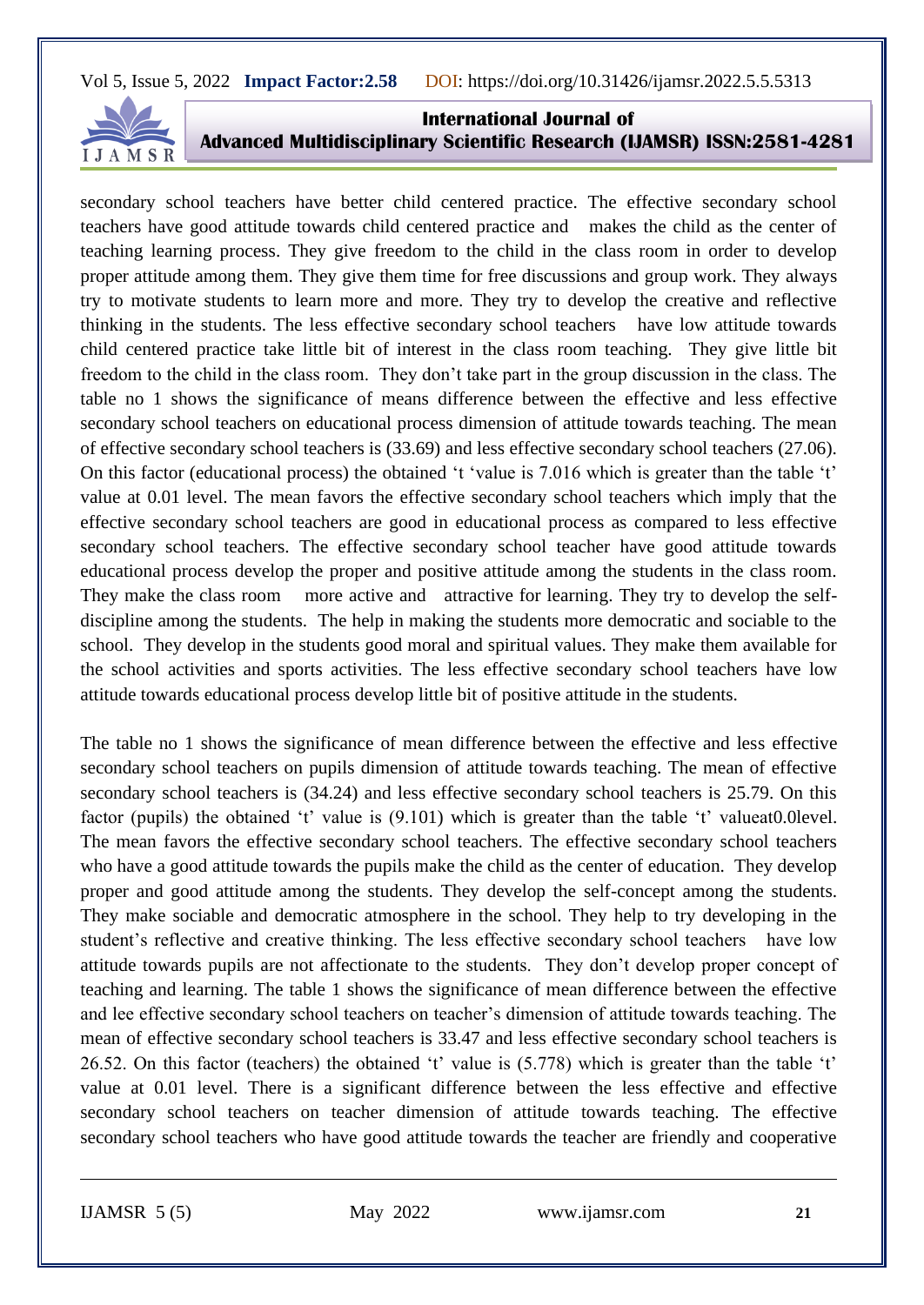

**International Journal of Advanced Multidisciplinary Scientific Research (IJAMSR) ISSN:2581-4281**

with other members of the school. They make group discussion with the other teachers of the school. They remove their teaching difficulties by discussing with other teachers of the school. They always help each other for the progress and benefit of the school. They take interest in the school activities with each other in the school. They help their partner teachers in the school to develop their creative and reflective thinking. They have the qualities like working together or group working in the school. they show sympathy to the other teachers in the school at large. The less effective secondary school teachers who have low attitude towards teachers are not too much friendly with the other teachers in the school. They make little bit of discussions in the class and in the school as whole. They don't have a good attitude towards group working and discussion in the school.

#### **DISCUSSION AND INTERPRETATION OF RESULTS ON COMPOSITE SCORE**

The table no 1 shows the significance of effective and less effective secondary school teachers on overall or composite score. The mean of effective secondary school teachers is 20036 and less effective secondary school teachers are 160.61. The obtained 't' value on the overall Attitude towards teaching 11.304 which is greater than the table 't' value. The mean favors the effective secondary school teachers; therefore, the effective secondary school teachers have favorable attitude as compared to less effective secondary school teachers. The effective secondary school teachers have good attitude towards child centered practice and makes the child as the center of teaching learning process. They give freedom to the child in the class room in order to develop proper attitude among them. They give them time for free discussions and group work. They always try to motivate students to learn more and more. They try to develop the creative and reflective thinking in the students. They make the whole classroom as child centered and enjoyable. The less effective secondary school teachers have low attitude towards child centered practice take little bit of interest in the class room teaching. They don't take part in the group discussion in the class. They are not too much of creative in creating proper reflecting thing in the students.

# **CONCLUSION**

It has been found that there is a significant difference between the effective and less effective secondary school teachers on teaching profession dimension of attitude towards teaching. Significant difference has been found between the effective and less effective secondary school teachers on class room teaching dimension of attitude towards teaching. There is a significant difference between the effective and less effective secondary school teachers on child centered practice dimension of attitude towards teaching. It has been revealed that there is a significant difference between the effective and less effective secondary school teachers on educational process dimension of attitude towards teaching.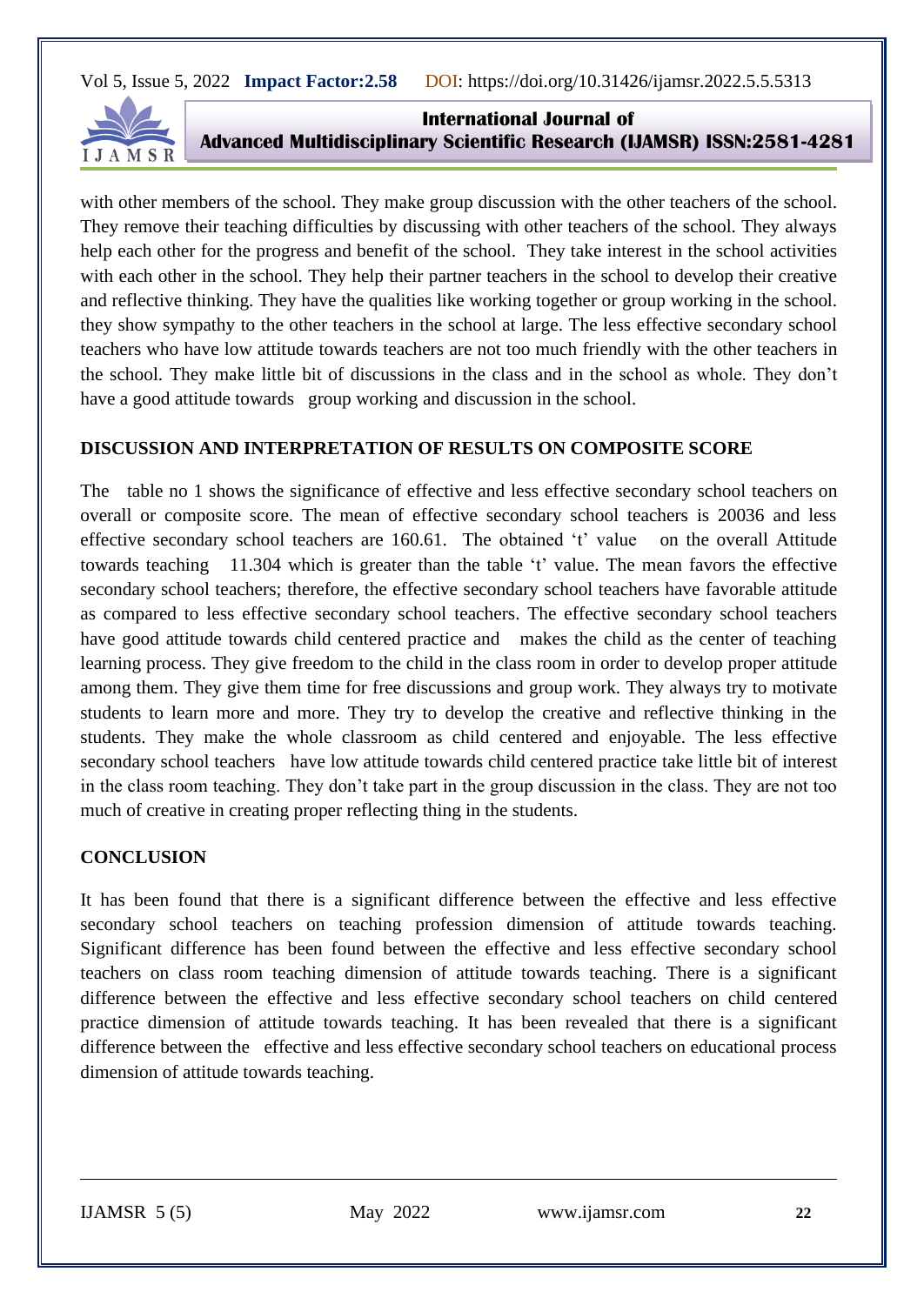

#### **International Journal of**

**Advanced Multidisciplinary Scientific Research (IJAMSR) ISSN:2581-4281**

Significant difference has been found between effective and less effective secondary school teachers on pupil's dimension of attitude towards teaching. A significant difference has been established between the effective and less effective secondary schoolteachers on teacher's dimension of attitude towards teaching. A significant difference has been established between the effective and less effective secondary school teachers on overall or composite score of attitudes towards teaching.

#### **REFERENCES**

- 1. Armstrong, M. (2006). A Handbook of Human resource Management Practice, Tenth Edition, Koran Page Publishing, London, p. 264.
- 2. Diuguid, Darraya.R. in (2009)**.** Studied Student Teachers Awareness, Preparedness and Attitudes of Issues Related to high Poverty Schools. *Journal of Experimental Education* June 1955**.**
- 3. Christen, M., Ayer, G. and Sober man, D. (2006). Job Satisfaction, Job Performance, and Effort: A Reexamination Using Agency Theory*, Journal of Marketing,* January, Vol. 70, pp. 137-15.
- 4. Davis, K. and Nostrum, J.W. (1985). Human Behavior at work: Organizational Behavior, 7 editions, McGraw Hill, New York, p.109.
- 5. Herzberg, H. F. (1976). Motivation-Hygiene Profiles, p. 20 George, J.M. and Jones, G.R. (2008). Understanding and Managing Organizational behavior, Fifth Edition, Pearson/Prentice Hall, New Yersey, p. 78.
- 6. Hop pock, R. (1935). Job Satisfaction, Harper and Brothers, New York, p. 47.
- 7. Kaminski, B.S. (2007). Encyclopedia of Business and Finance, Second edition, Thompson Gale, Detroit, p. 446.
- 8. Lawler, E.E. III and Porter, L.W. (1967). The Effect of Performance on Job Satisfaction, Industrial Relations, pp. 20-28.
- 9. Locke, E.A. and Latham, G.P. (1990). A theory of goal setting and task performance, Prentice Hall, p.4 Lufthansa, F. (1998). Organizational Behavior, 8 Editions, McGraw-Hill/Irwin, Boston, p. 147.
- 10. Mullins, J.L. (2005). Management and organizational behavior, Seventh Edition, Pearson Education Limited, Essex, p. 700.
- 11. Mrunalini, T. & Sankaraih. B. (2010*). Study on Attitudes and Reflections of Prospective Teachers on Environmental Concerns. Social psychology of Education,6,61-90.*
- 12. Panday, R and Tripathy, (2006). Attitude towards teaching, Harper and Brothers, New York, p. 47.
- 13. Rue, L.W. and Byers, L. (2003). Management, Skills and Application, 10 ed., McGraw-Hill/Irwin, New York, p. 259.
- 14. Renu and Nanda (1999). A theory of goal setting and task performance, Prentice Hall, p.4.
- 15. Specter, P.E. (1997). Job satisfaction: Application, assessment, causes and consequences, Thousand Oaks, Corsage Publications, Inc Stat, D. (2004). The Rutledge Dictionary of Business Management, Third edition, Rutledge Publishing, Detroit, p. 78.
- 16. Sweeney, P.D. and McFarlin, D.B. (2005). Organizational Behavior, Solutions for Management, McGraw-Hill/Irwin, New York. 57.
- 17. Sunitha and Badola, (2010). Study on studied, IGNOU (B.ED.) Teacher Trainees Attitude towards Awareness of the Fundamental Rights of Secondary school Students rights of secondary school students. *Journal of Higher Education Policy Management*, vol.21, no.2, pp. 203-214.